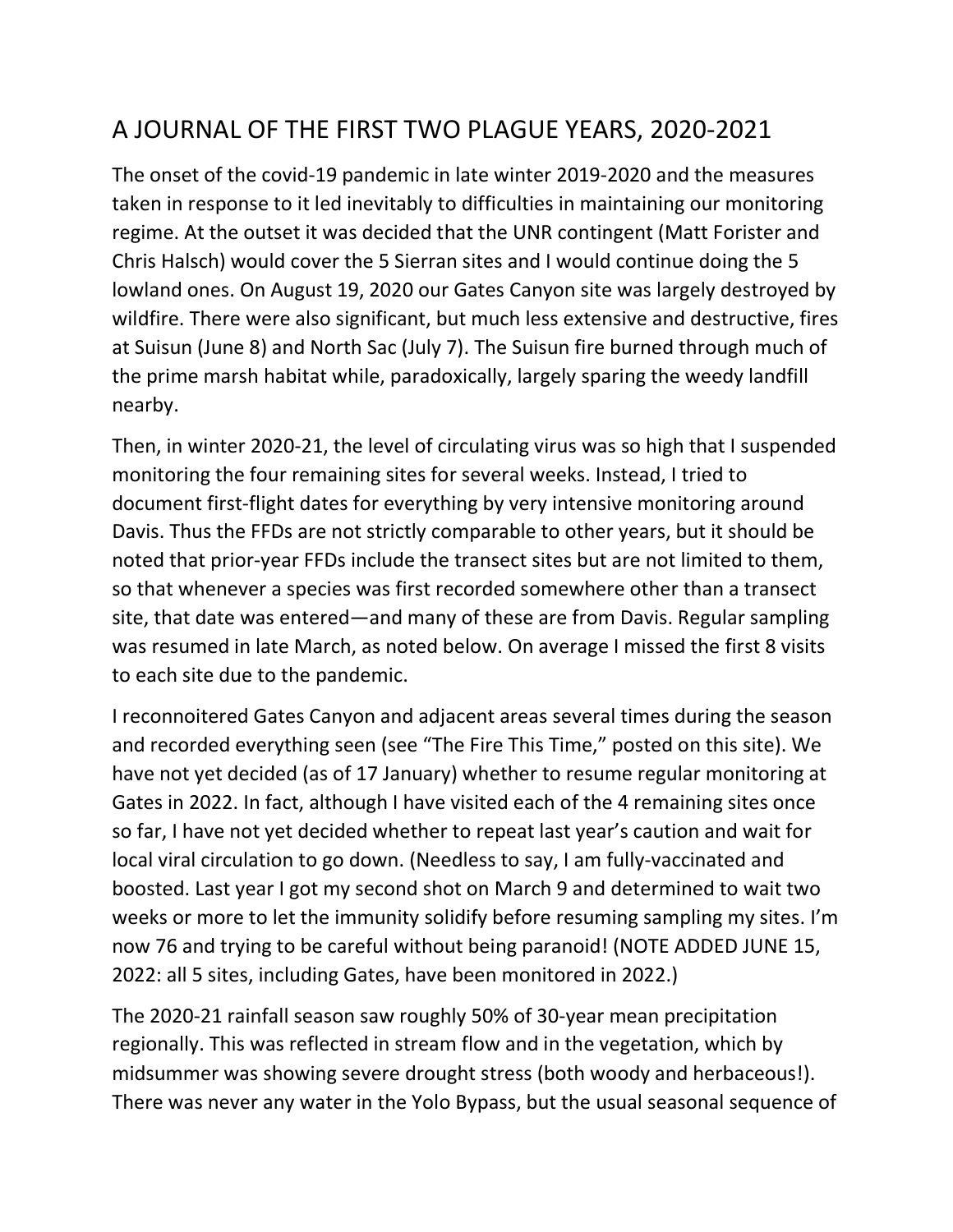butterflies in West Sacramento was not observed, and by autumn—when butterfly diversity typically peaks—nectar sources and butterflies were hard to find. Numbers of species were essentially normal all season. Numbers of individuals of most species were low to very low. This was especially the case for Pieris rapae, Pyrgus communis, Strymon melinus and Junonia coenia.

I will first report on the data routinely referenced in past "Looking Backward" articles.

Numbers of samples/site were, as noted above, reduced by the loss of the first 8 at each:

| Site      | 2019 | 2020 | 2021 (Ist date) |
|-----------|------|------|-----------------|
| <b>SM</b> | 33   | 29   | 21(iii.27)      |
| <b>WS</b> | 33   | 29   | 21(iii.28)      |
| <b>NS</b> | 33   | 28   | 21(iii.31)      |
| <b>RC</b> | 35   | 28   | 20(iv.1)        |

Maximum number of species observed on any one day during the year:

| <b>SM</b> | 20 | 18 | 17 |
|-----------|----|----|----|
| <b>WS</b> | 21 | 18 | 18 |
| <b>NS</b> | 21 | 23 | 20 |
| <b>RC</b> | 17 | 15 | 14 |

The late resumption of sampling is unlikely to have affected these species maxima since maximum numbers of species have never occurred before April 1.

## MIGRATORS

Vanessa cardui had a "fair" N-ward migration in spring 2020 but was virtually absent during the typical S-ward fall movement. 2021 was always terrible. Overall, 2021 eclipsed 2018 as the worst cardui year since counts were initiated in 1988. For each site the first is the number of adults recorded before Aug.1, representing the N-ward phase; the second is the number on or after Aug.1: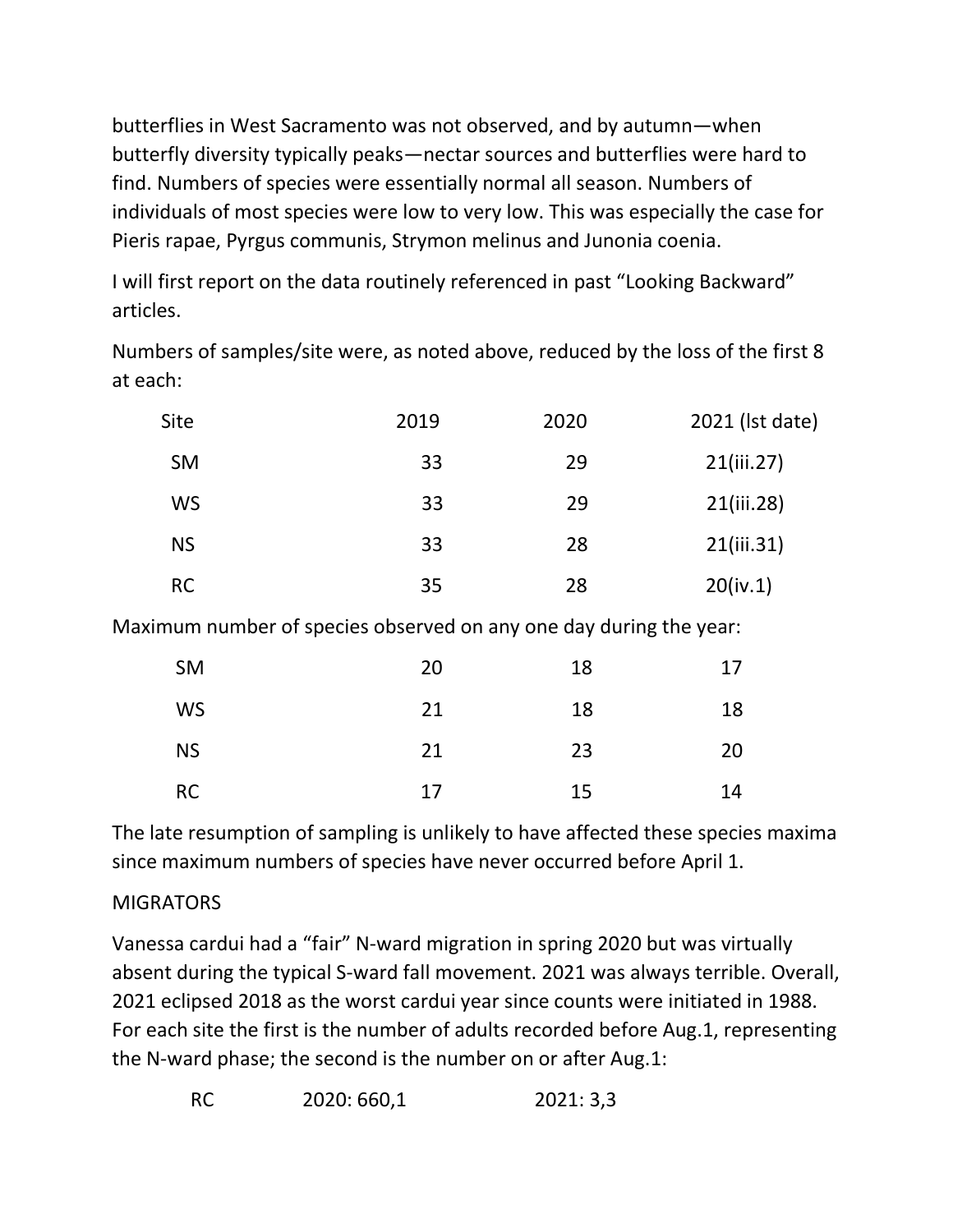| <b>SM</b> | 2020: 282,5 | 2021: 4,4 |
|-----------|-------------|-----------|
| WS.       | 2020: 83,5  | 2021: 7,4 |
| NS.       | 2020: 328,2 | 2021: 3,0 |

For Danaus plexippus, once again no wild larvae were seen on the transect. Adults:

| RC        | 2020:0 | 2021:0 |
|-----------|--------|--------|
| <b>SM</b> | 2020:0 | 2021:4 |
| WS.       | 2020:1 | 2021:2 |
| ΝS        | 2020:3 | 2021:2 |

Clearly, this area did not contribute to the unprecedented increase in overwintering adults currently being observed coastwise!

For Junonia coenia:

| RC.       | 2020: 74  | 2021:21  |
|-----------|-----------|----------|
| <b>SM</b> | 2020:48   | 2021: 30 |
| WS        | 2020: 99  | 2021:35  |
| <b>NS</b> | 2020: 170 | 2021:54  |

Buckeye populations never peak before April 1, so the late start of sampling is unlikely to be a factor in these declines. For comparison, one could pro-rate other years by counting only after the date of the first 2021 sample.

SPECIES PERCEIVED TO BE STRUGGLING:

Satyrium sylvinus

| WS                   | 2020:7   | 2021:3   |
|----------------------|----------|----------|
| <b>NS</b>            | 2020: 56 | 2021: 14 |
| <b>RC</b>            | 2020:4   | 2021:4   |
| Satyrium californica |          |          |
| RC.                  | 2020: 33 | 2021:17  |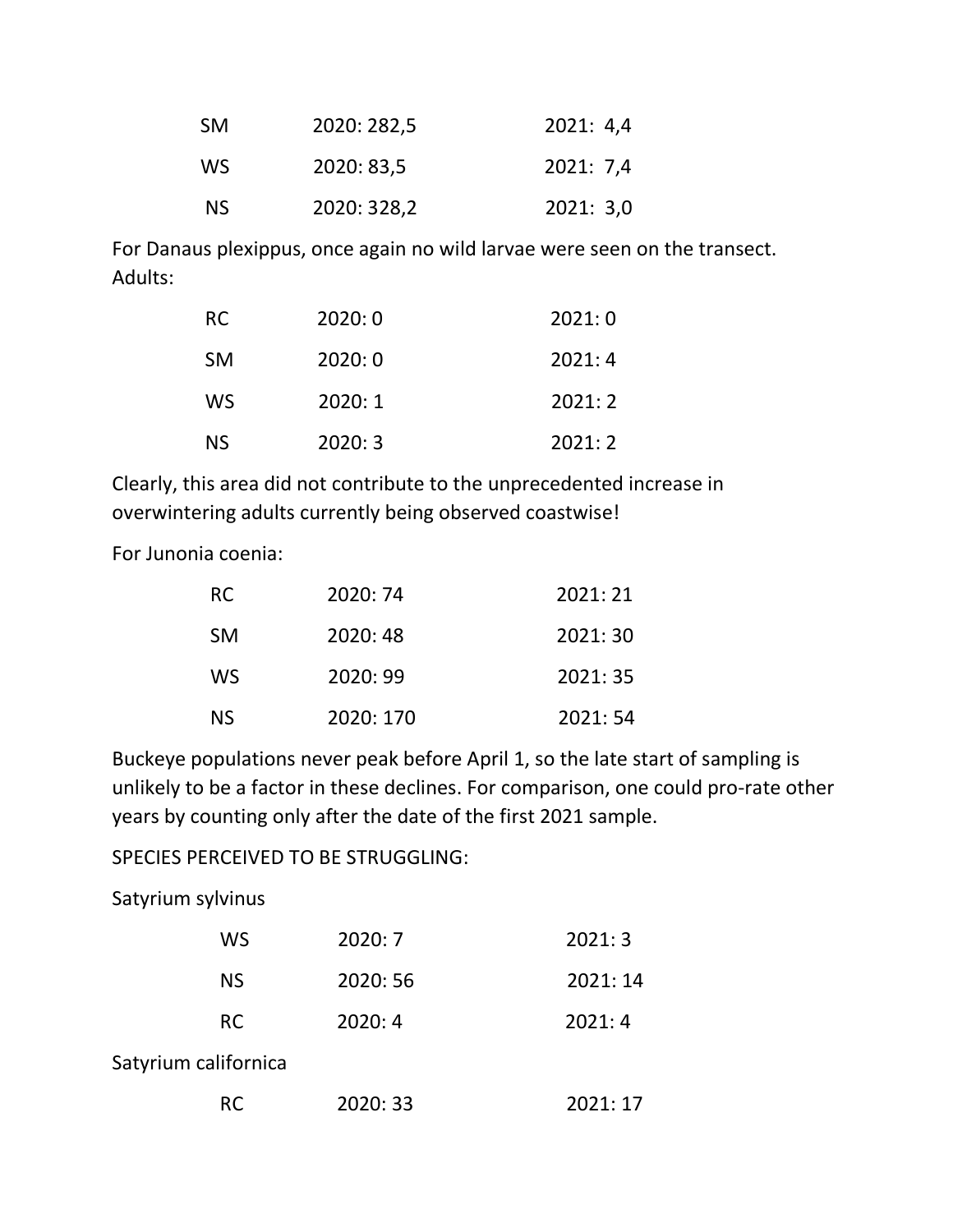Ochlodes yuma

|                       | <b>SM</b> | 2020:3   | 2021:3   |  |
|-----------------------|-----------|----------|----------|--|
| Glaucopsyche lygdamus |           |          |          |  |
|                       | <b>RC</b> | 2020: 18 | 2021: 17 |  |
|                       | <b>NS</b> | 2020:5   | 2021:2   |  |
| Lycaena xanthoides    |           |          |          |  |
|                       | <b>SM</b> | 2020:3   | 2021:1   |  |
|                       | <b>NS</b> | 2020:4   | 2021:1   |  |
| Pyrgus scriptura      |           |          |          |  |
|                       | <b>WS</b> | 2020: 15 | 2021:37  |  |
|                       | <b>SM</b> | 2020:6   | 2021:11  |  |
| Pholisora catullus    |           |          |          |  |
|                       | <b>WS</b> | 2020:26  | 2021:26  |  |
|                       | <b>NS</b> | 2020:3   | 2021:8   |  |
|                       |           |          |          |  |

This species appears to be breeding again at NS after a brief hiatus.

SPECIES PERCEIVED TO BE DOING WELL IN RECENT YEARS:

Hylephila phyleus

|                 | <b>RC</b> | 2020: 111 | 2021:90   |
|-----------------|-----------|-----------|-----------|
|                 | <b>SM</b> | 2020: 280 | 2021: 212 |
|                 | WS        | 2020: 409 | 2021: 201 |
|                 | <b>NS</b> | 2020: 216 | 2021:229  |
| Erynnis tristis |           |           |           |
|                 | <b>RC</b> | 2020:58   | 2021:35   |
|                 | <b>SM</b> | 2020: 15  | 2021:8    |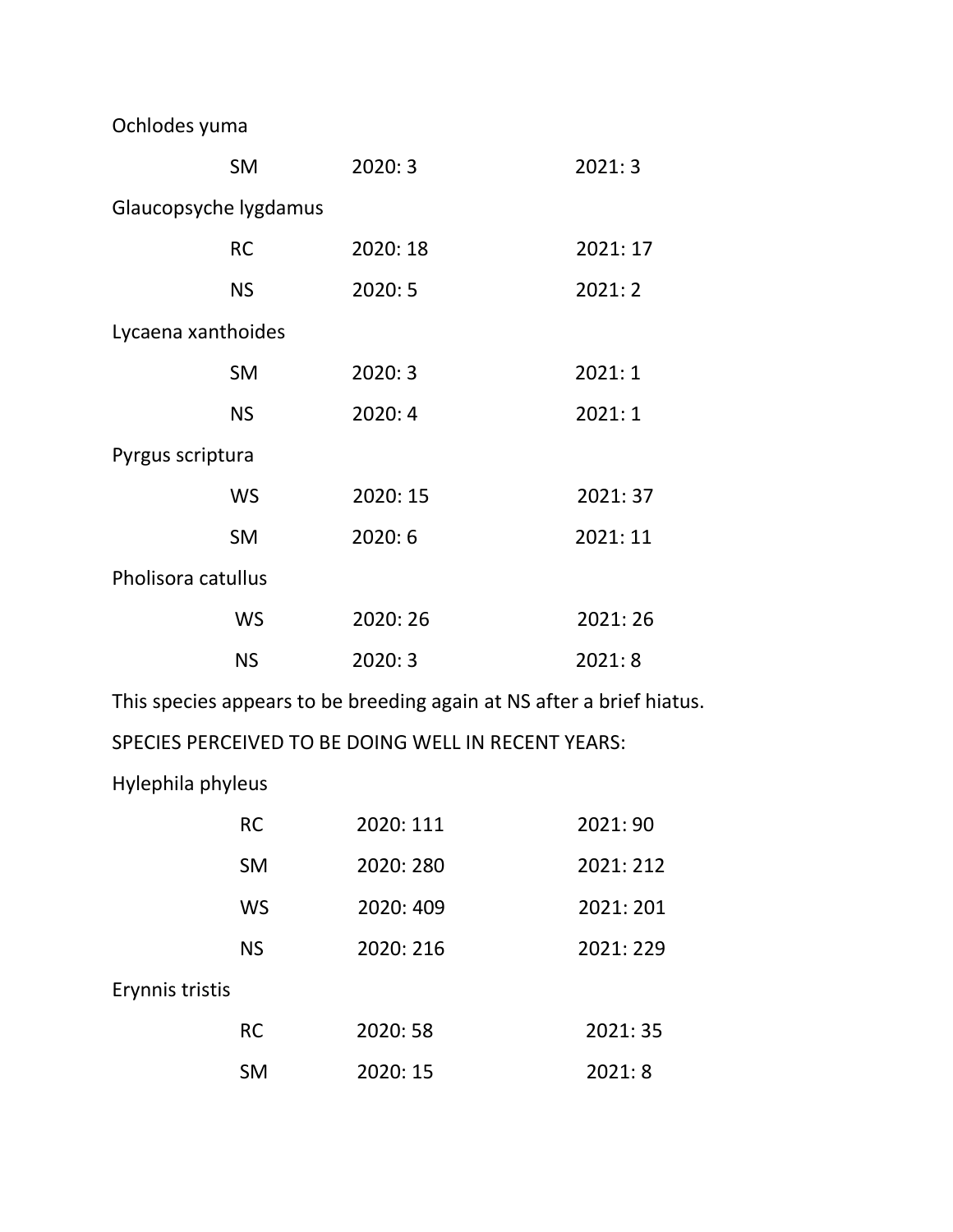|                      | <b>WS</b> | 2020: 190 | 2021:68   |
|----------------------|-----------|-----------|-----------|
|                      | <b>NS</b> | 2020: 75  | 2021: 110 |
| Ochlodes sylvanoides |           |           |           |
|                      | <b>RC</b> | 2020: 80  | 2021: 104 |
|                      | <b>SM</b> | 2020: 54  | 2021: 40  |
|                      | <b>WS</b> | 2020:40   | 2021:1    |
|                      | <b>NS</b> | 2020: 56  | 2021:84   |
| Poanes melane        |           |           |           |
|                      | <b>RC</b> | 2020: 18  | 2021:4    |
|                      | <b>SM</b> | 2020: 13  | 2021:1    |
|                      | <b>WS</b> | 2020: 11  | 2021:3    |
|                      | <b>NS</b> | 2020:30   | 2021:4    |
| Limenitis lorquini   |           |           |           |
|                      | <b>RC</b> | 2020: 1   | 2021:3    |
|                      | <b>WS</b> | 2020: 17  | 2021:6    |
|                      | <b>NS</b> | 2020:9    | 2021:1    |
| Nymphalis antiopa    |           |           |           |
|                      | <b>RC</b> | 2020:3    | 2021:0    |
|                      | <b>WS</b> | 2020: 1   | 2021:0    |
|                      | <b>NS</b> | 2020:4    | 2021:2    |
| Papilio rutulus      |           |           |           |
|                      | <b>RC</b> | 2020: 68  | 2021: 47  |
|                      | <b>SM</b> | 2020:29   | 2021: 19  |
|                      | <b>WS</b> | 2020:78   | 2021:31   |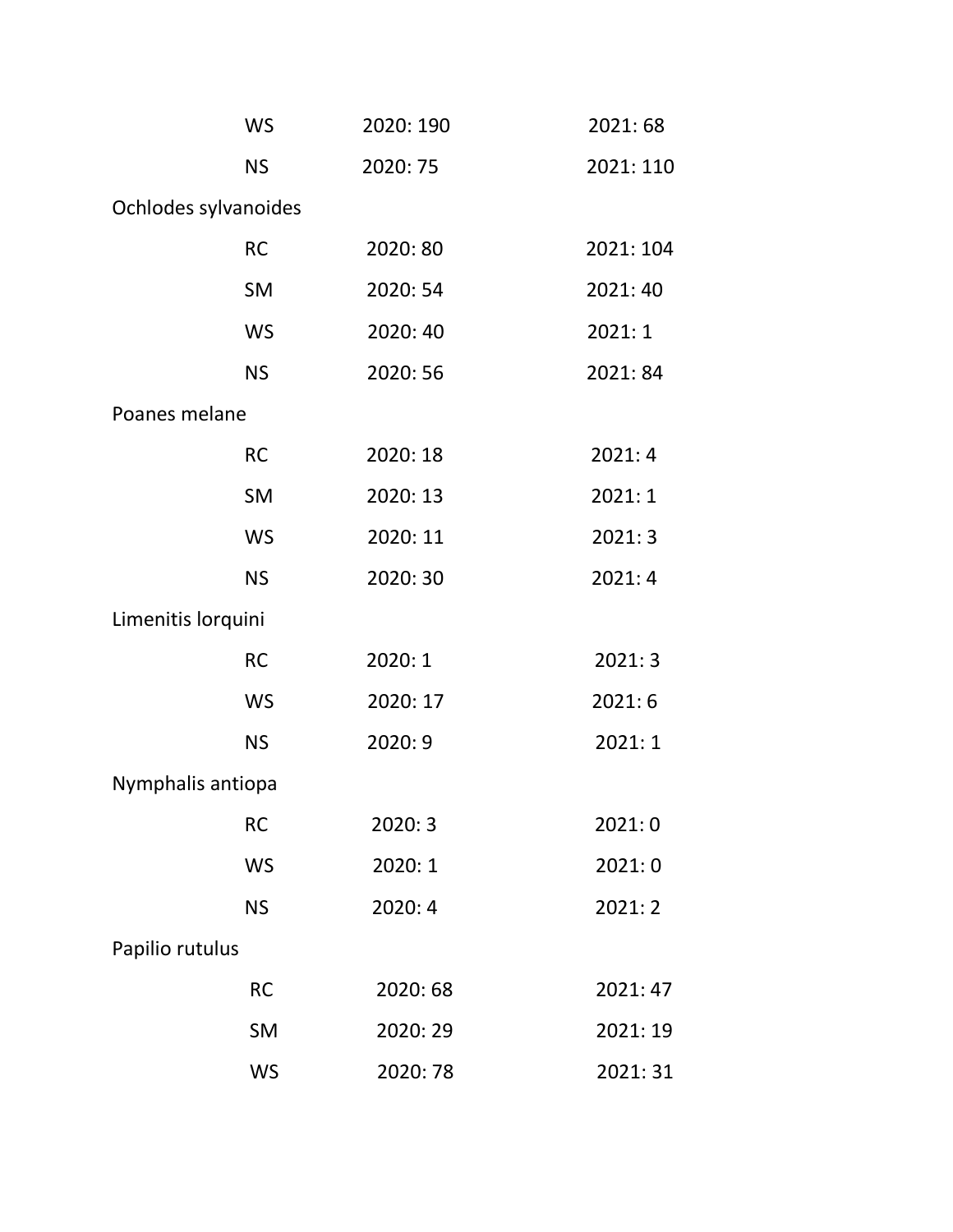|                   | <b>NS</b> | 2020:99  | 2021:36  |
|-------------------|-----------|----------|----------|
| Papilio zelicaon  |           |          |          |
|                   | <b>RC</b> | 2020:3   | 2021:1   |
|                   | <b>SM</b> | 2020: 11 | 2021: 15 |
|                   | WS        | 2020: 1  | 2021:0   |
|                   | <b>NS</b> | 2020: 10 | 2021: 13 |
| Agraulis vanillae |           |          |          |
|                   | <b>RC</b> | 2020: 19 | 2021:21  |
|                   | <b>SM</b> | 2020: 45 | 2021:28  |
|                   | WS        | 2020: 19 | 2021:36  |
|                   | <b>NS</b> | 2020:24  | 2021:34  |

These are all multivoltine. Except for P. zelicaon, depressed 2021 counts are unlikely to reflect the late sampling start.

In addition, I decided to report counts of several species not previously itemized in "Looking Backward" to look for trends. I give counts for 2018,19,20 and 21 for these:

|                     |           | 18             | 19           | 20             | 21             |
|---------------------|-----------|----------------|--------------|----------------|----------------|
| Vanessa annabella   | <b>RC</b> | 0              | 1            | $\Omega$       | O              |
|                     | SM        | 5              | 10           | $\overline{2}$ | $\overline{2}$ |
|                     | <b>WS</b> | 1              | 9            | 3              | O              |
|                     | <b>NS</b> | $\overline{2}$ | 7            | 4              | $\overline{2}$ |
| Vanessa atalanta RC |           | 12             | $\mathbf{1}$ | 5              | 3              |
|                     | SM        | 7              | 4            | 1              | 4              |
|                     | <b>WS</b> | 10             | 6            | 8              | 1              |
|                     | <b>NS</b> | 17             | 5            | 4              | 5              |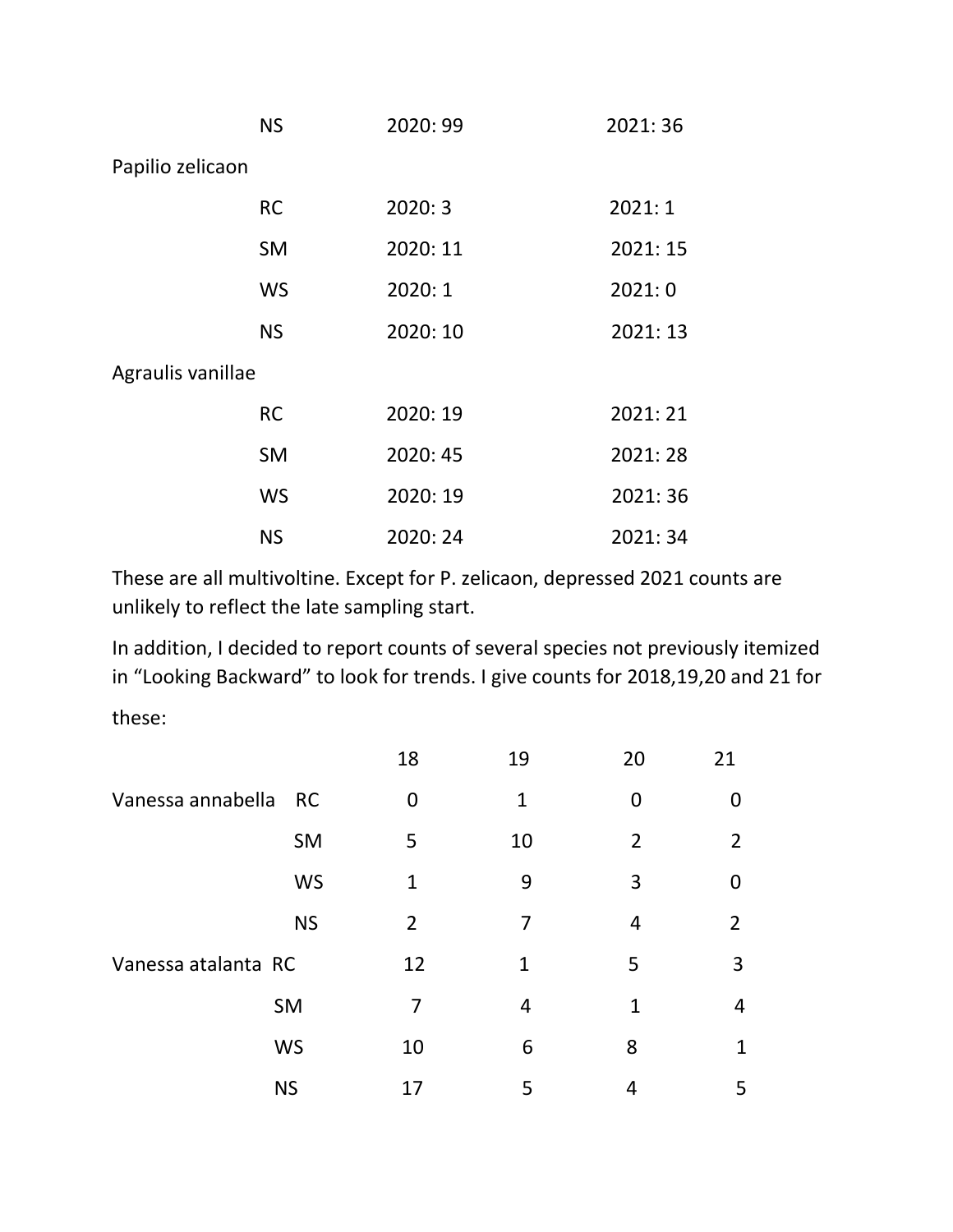| Vanessa virginiensis RC   | $\overline{2}$ | $\mathbf 0$      | $\mathbf 0$  | $\overline{2}$ |
|---------------------------|----------------|------------------|--------------|----------------|
| SM                        | $\overline{2}$ | $\boldsymbol{0}$ | $\mathbf{1}$ | $\mathbf 0$    |
| <b>WS</b>                 | $\mathbf 0$    | $\boldsymbol{0}$ | $\mathbf 0$  | $\mathbf 0$    |
| <b>NS</b>                 | $\mathbf 0$    | $\mathbf{1}$     | $\mathbf 0$  | $\mathbf 0$    |
| <b>Strymon melinus RC</b> | 13             | 46               | 17           | 16             |
| SM                        | 43             | 58               | 45           | 52             |
| <b>WS</b>                 | 53             | 77               | 36           | 26             |
| <b>NS</b>                 | 26             | 50               | 43           | 50             |
| <b>Battus philenor RC</b> | 646            | 326              | 347          | 135            |
| <b>NS</b>                 | 17             | 13               | 29           | 9              |
| Brephidium exile SM       | 726            | 4439             | 10           | 443            |
| <b>WS</b>                 | 26             | 10               | 5            | 84             |
| <b>NS</b>                 | $\overline{2}$ | 6                | 88           | 20             |
| Pieris rapae RC           | 103            | 198              | 161          | 50             |
| SM                        | 511            | 1042             | 472          | 220            |
| <b>WS</b>                 | 942            | 1117             | 710          | 471            |
| <b>NS</b>                 | 668            | 1250             | 778          | 517            |
| Colias eurytheme RC       | 74             | 96               | 136          | 78             |
| SM                        | 93             | 299              | 305          | 111            |
| <b>WS</b>                 | 156            | 364              | 258          | 303            |
| <b>NS</b>                 | 126            | 249              | 399          | 215            |
| Pyrgus communis RC        | 24             | 64               | 47           | 42             |
| SM                        | 274            | 438              | 152          | 211            |
| <b>WS</b>                 | 475            | 617              | 155          | 284            |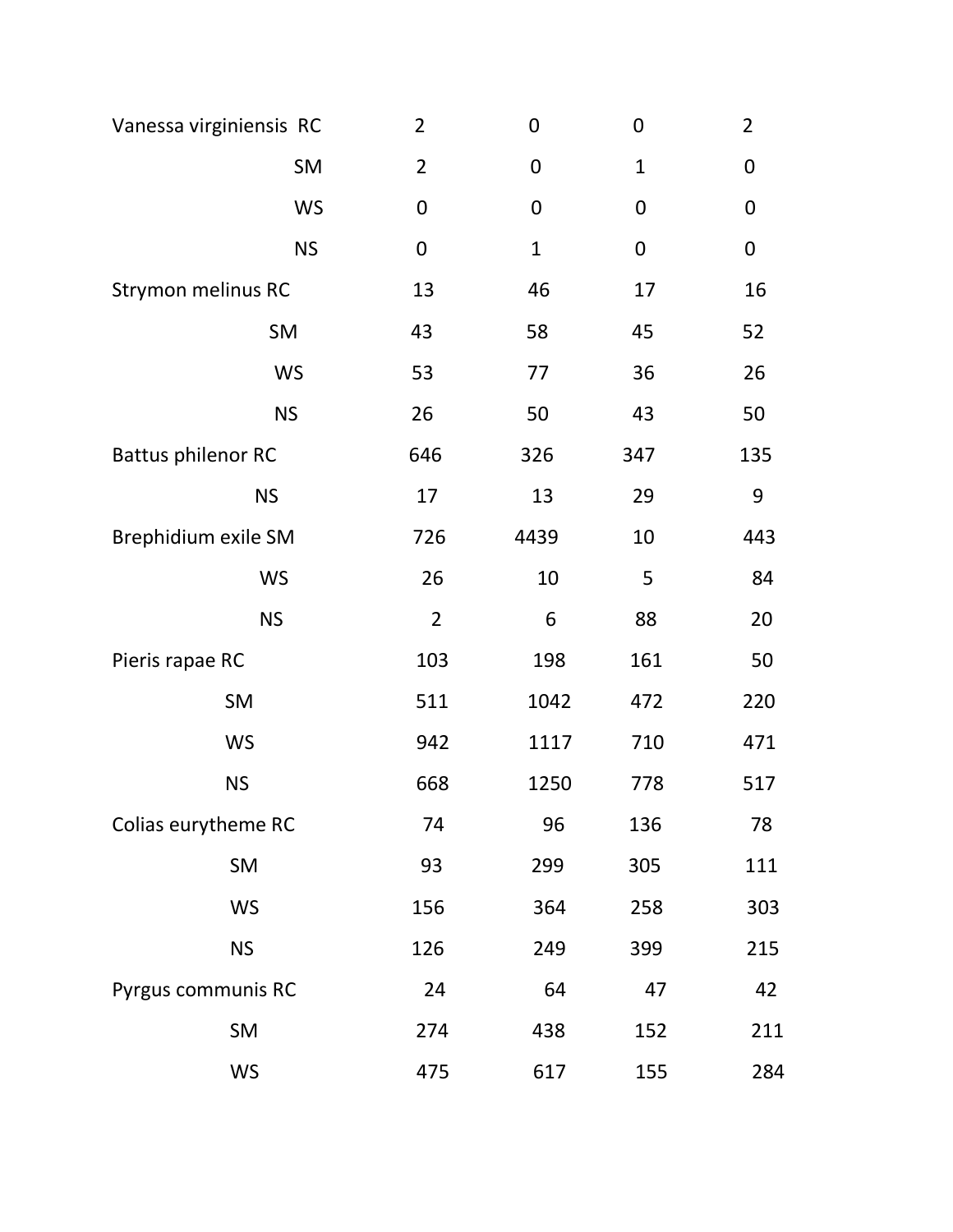| <b>NS</b>            | 139            | 166            | 157             | 142            |
|----------------------|----------------|----------------|-----------------|----------------|
| Lerodea eufala RC    | $\mathbf 0$    | $\mathbf 1$    | 3               | $\overline{2}$ |
| SM                   | $\mathbf{1}$   | 3              | $\mathbf{1}$    | 0              |
| <b>WS</b>            | 74             | 10             | 8               | $\mathbf 0$    |
| <b>NS</b>            | $\overline{2}$ | $\overline{2}$ | $6\phantom{1}6$ | $\mathbf{1}$   |
| Phyciodes mylitta RC | 6              | 8              | 0               | 0              |
| SM                   | 5              | 5              | 5               | $\mathbf 1$    |
| <b>WS</b>            | $\overline{2}$ | 16             | 3               | $\overline{2}$ |
| <b>NS</b>            | 4              | 8              | $\overline{2}$  | $\mathbf 0$    |
| Lycaena helloides RC | 5              | 5              | $\mathbf 1$     | $\overline{1}$ |
| SM                   | 12             | $\mathbf 0$    | 3               | 5              |
| <b>WS</b>            | 63             | $\mathbf{1}$   | $\mathbf{1}$    | 8              |
| <b>NS</b>            | 4              | $\overline{2}$ | $\overline{4}$  | 4              |
| Polites sabuleti SM  | 56             | 13             | 22              | 26             |
| <b>WS</b>            | 13             | 9              | $\overline{2}$  | 8              |

And finally, a comparison of 2019 and 2020 until the fire (viii.18) at Gates Canyon:

|                      | 2019 | 2020 through viii.18 |
|----------------------|------|----------------------|
| Junonia coenia       | 145  | 39                   |
| Danaus plexippus     | 2    | 1                    |
| Satyrium sylvinus    | 8    | 3                    |
| Satyrium californica | 11   | 39                   |
| Satyrium auretorum   | 1    | $\overline{2}$       |
| Satyrium saepium     | 5    | 1                    |
| Erynnis tristis      | 40   | 13                   |